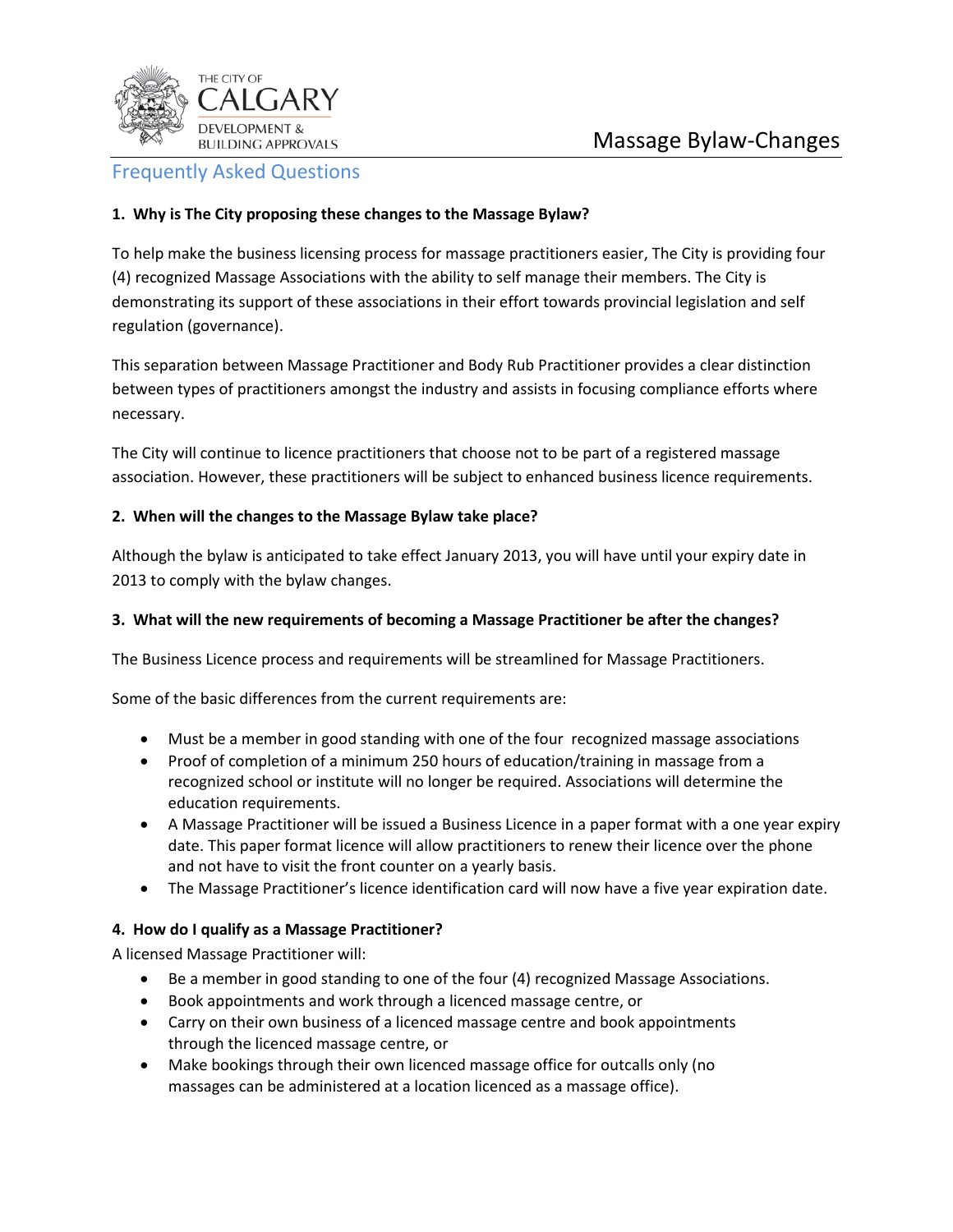

# Massage Bylaw-Changes

As a Massage Practitioner, once The City has verified your proof of affiliation with a recognized Massage Association, you will be provided with the ability to renew your licence online or at the bank. You will receive a paper licence as well as a five (5) year identification card. You will no longer be required to renew your licence in person except for once every five (5) years to obtain your identification card.

# **5. How do I qualify as a Body Rub Practitioner?**

A licensed Body Rub Practitioner will:

- Have a minimum of 250 hours of education/training from an approved massage school.
- Not be a member of one of the four (4) recognized Massage Associations.
- Book appointments and work only through a licensed Body Rub Centre, or
- Carry on their own business of a licensed Body Rub Centre and book appointments through the licensed Body Rub Centre, or
- Make bookings through their own licensed grandfathered\* Body Rub office for outcalls only (no massages can be administered at a location licensed as a grandfathered\* Body Rub office).
- Not be permitted to operate as a home based business (unless grandfathered\*)
- Not be permitted to operate as a mobile Body Rub Practitioner (unless employed by a Body Rub Centre or own a Body Rub Office grandfathered\*). Unless employed by a Body Rub Centre grandfathered\* or own a Body Rub Office grandfathered\*, the activity of body rub must take place in a Body Rub Centre.
- Complete an annual police background check.

\*Grandfathered: the business licence existed before the new Bylaw. Once the changes go into effect and your licence(s) is either not renewed by the expiry date or closes, a new licence application is required and the new regulations will apply.

**Please note:** Body Rub Practitioners will be subject to a yearly police check, must renew their licence at the front counter each year to receive their licence card and must bring in proof of employment to a registered Body Rub Centre. Body Rub Practitioners can only be affiliated or work for one Body Rub Centre.

# **6. What do I need to do now to licence my Massage or Body Rub business?**

You must notify The City of Calgary, by December 14, 2012, of the licence category you will be using to licence your centre or office.

Call 3-1-1 or email **businesslicence@calgary.ca** to advise the City of Calgary of your licence category. Include:

- a. Your business name;
- b. Business licence number and;
- c. The licence category which applies to your centre.

If no notification is received, your massage centre or office licence will be automatically converted to a Body Rub Centre (grandfathered\*\*) or Body Rub Office (grandfathered\*\*) licence type.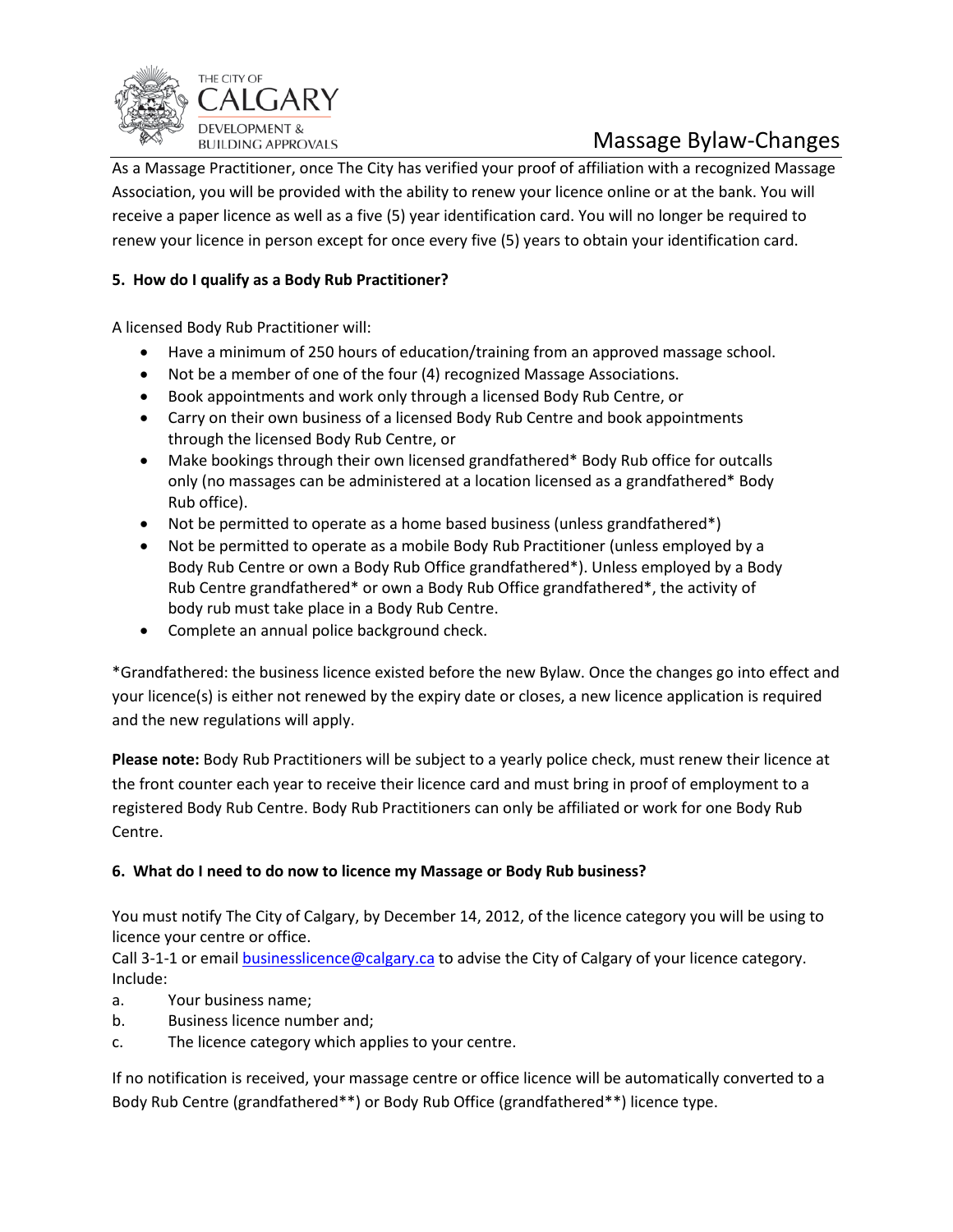

## **7. How do I renew my licence in 2013?**

To apply for either a Massage Practitioner Licence or a Body Rub Practitioner Licence, bring your current licence to the Customer Service Counter located in the Calgary Municipal Building, third floor, 800 Macleod Trail S.E.

a. To be licensed as a Massage Practitioner, you must provide proof of affiliation to one of the four (4) recognized Massage Associations. Bring this proof of affiliation along with you when you visit the Customer Service Counter.

b. If you choose not to be affiliated with one of the four (4) recognized Massage Associations, you will then be licensed as a Body Rub Practitioner. All Body Rub Practitioners must work for a licensed Body Rub Centre or Body Rub Centre (grandfathered\*\*) or Body Rub Office (grandfathered\*\*)

#### **8. Which professional associations does The City recognize?**

- a. Registered Massage Therapists of Alberta
- b. Massage Therapist Association Of Alberta
- c. Alberta Association of Therapeutic Masseurs
- d. Natural Health Practitioners of Canada

#### **9. How do I contact the professional massage associations?**

**Remedial Massage Therapists Association (RMTA)** Mailing address: #115, 5304 – 43 Street Red Deer AB T4N 1C8 Email: [info@rmta.ca](mailto:info@rmta.ca) Phone: 403.350.7617 Web[: www.rmta.ca](http://www.rmta.ca/) 

## **Alberta Association of Therapeutic Masseurs (AATM)**

Mailing address: 99 Sun Harbour Cres. S.E., Calgary, Alberta, Canada T2X 3B3 Email: [admin.aatm@shaw.ca](mailto:admin.aatm@shaw.ca)  Phone: 587.888.1742 Web[: www.albertaatm.com](http://www.albertaatm.com/) 

#### **Massage Therapist Association Of Alberta (MTAA)**

Mailing address: Box 24031 RPO Plaza Centre Red Deer AB T4N 6X6 Email: [info@mtaalberta.com](mailto:info@mtaalberta.com)  Phone: 403.340.1913 Web[: www.mtaalberta.com](http://www.mtaalberta.com/) 

# **Natural Health Practitioners of Canada (NHPC)**

Mailing address: #600, 10339 - 124 St. Edmonton, AB, Canada T5N 3W1 Phone: Tel: 780-484-2010 Toll Free: 1-888-711-7701 Web[: www.nhpcanada.org](http://www.nhpcanada.org/)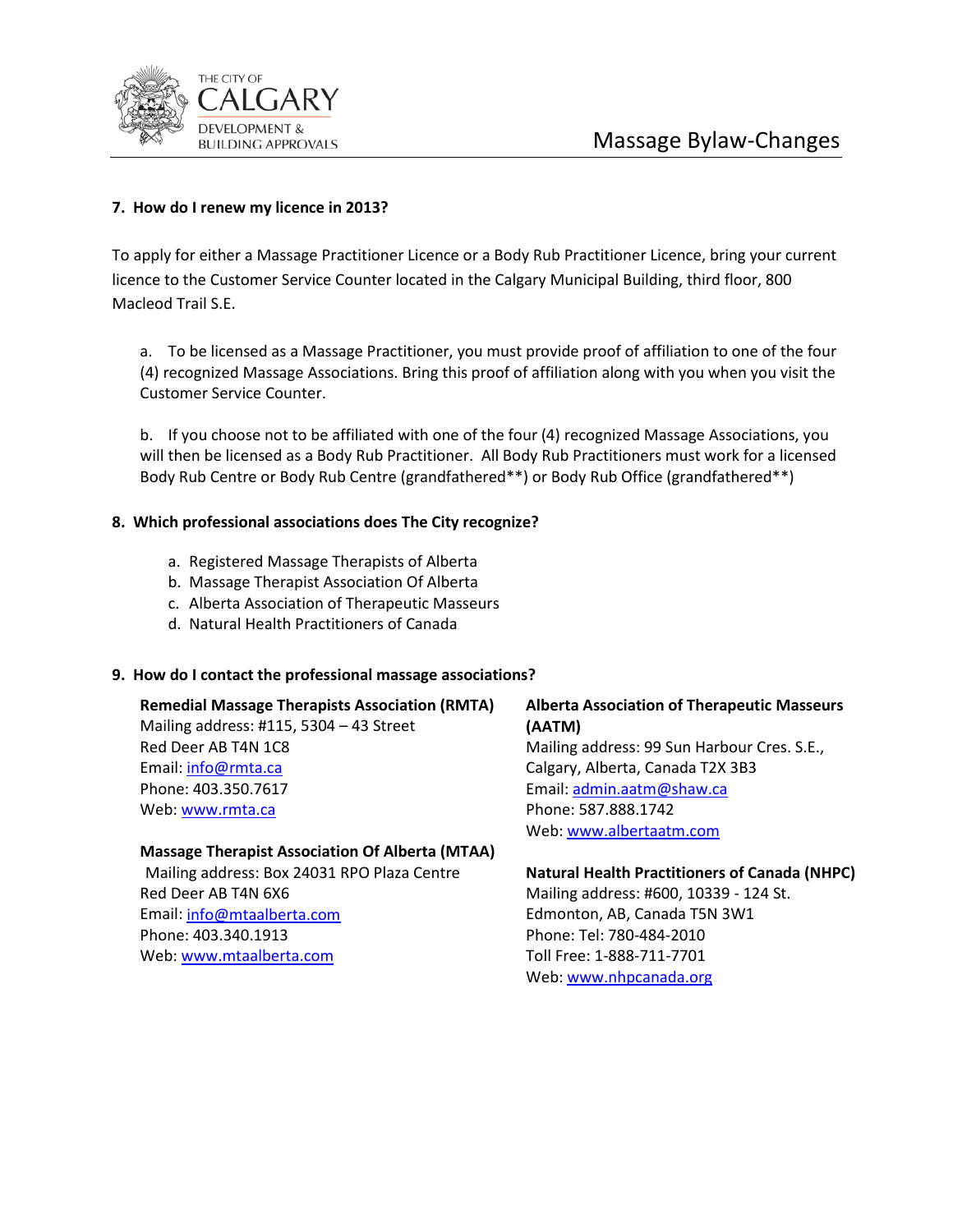

### **10.What is a Body Rub Practitioner?**

#### *PLEASE NOTE THESE ARE NOT LEGAL DEFINITIONS*

- A Body Rub Practitioner means any person who administers or offers a massage for a fee who is not a member of one of four (4) recognized Massage Associations.
- A Body Rub Practitioner has a minimum of 250 hours of education/training.
- A Body Rub Practitioner is **NOT** a member of one of the four (4) recognized Massage Associations.

A Body Rub Practitioner must be affiliated with a licensed Body Rub Centre.

#### **11. What will the requirements be for becoming a Body Rub Practitioner?**

Body Rub Practitioners will be subject to enhanced licence requirements which include:

- Exclusion from operating as a home based business,
- Exclusion from operating as a mobile Body Rub Practitioner (unless employed by a Body Rub Centre or own a Body Rub Office grandfathered\*). Unless employed by a Body Rub Centre grandfathered\* or own a Body Rub Office grandfathered\*, the activity of body rub must take place in a Body Rub Centre.
- Annual police background check,
- Minimum 250 hour certification from an approved school of massage,
- Enhanced record keeping related to customer and employee lists, and
- Licence conditions that include a mandatory code of conduct provision.

#### **12. What is a Body Rub Centre?**

#### *PLEASE NOTE THESE ARE NOT LEGAL DEFINITIONS*

Any premises or part there of where a massage is performed or offered to the public for a fee, or where records of a massage business are maintained or where a member of the public may arrange for a massage for a fee, but not including a Massage Centre.

Some of the enhanced licence requirements will include:

- Creating separation distances from another centre or a residence, (300 metres),
- Exclusion from operating as a home-based business or as a mobile Body Rub Centre.

#### **13. I still have questions. Who can I contact for help?**

Email [businesslicence@calgary.ca](mailto:businesslicence@calgary.ca)

\*\* Grandfathered: the business licence existed before the new Bylaw. Once the changes go into effect and your licence(s) is either not renewed by the expiry date, closes or undergoes a change of ownership, a new licence application is required and the new regulations will apply.